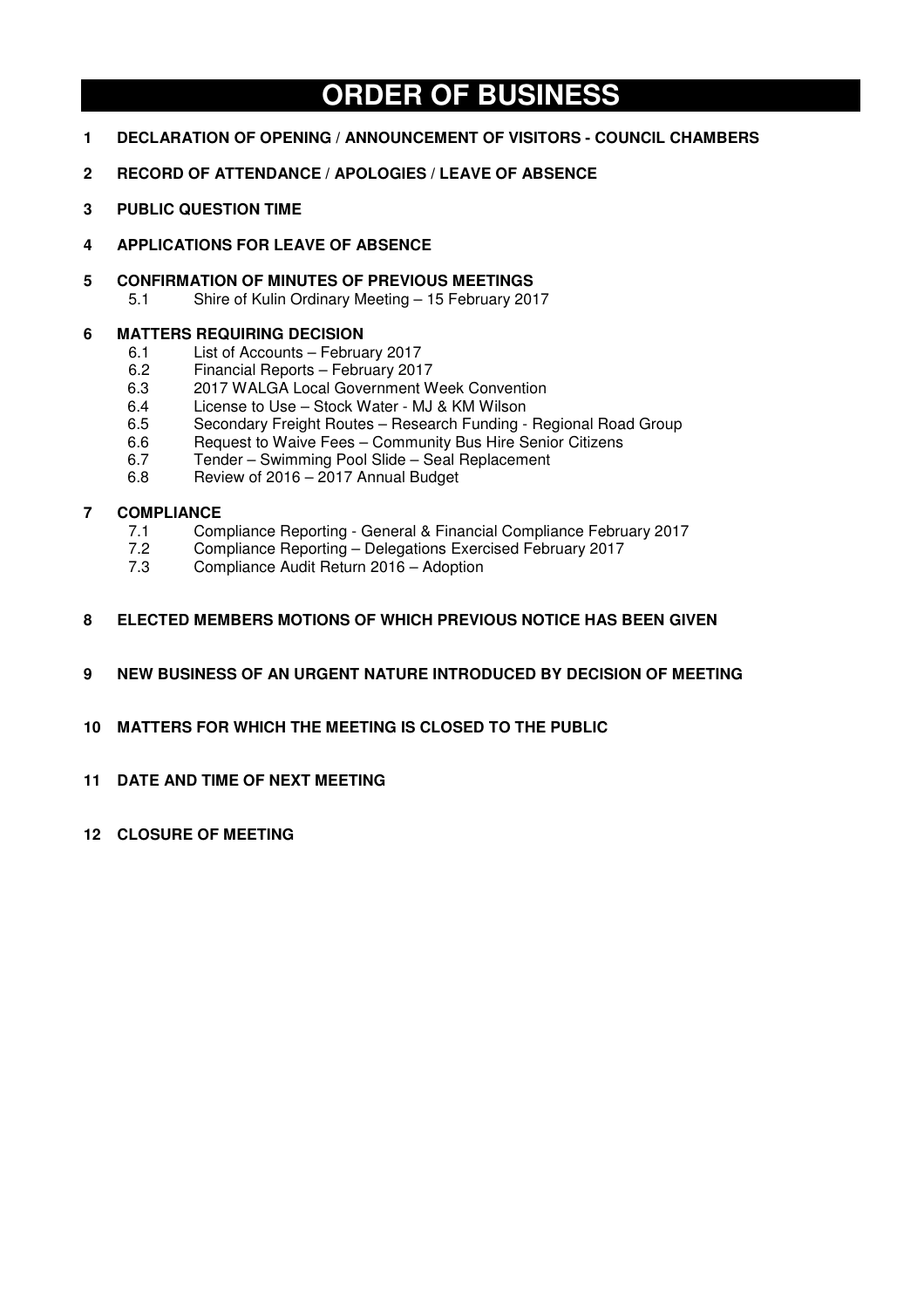# **Minutes of an Ordinary Meeting of Council held in the Council Chambers on Wednesday 15 March 2017 commencing at 4.17pm**

# **1. DECLARATION OF OPENING / ANNOUNCEMENT OF VISITORS**

# **2. RECORD OF ATTENDANCE/APOLOGIES/LEAVE OF ABSENCE**

| Attendance          |                                |                  |
|---------------------|--------------------------------|------------------|
| BD West             | President                      | West Ward        |
| <b>RD Duckworth</b> | Deputy President               | West Ward        |
| <b>HT McInnes</b>   | Councillor                     | <b>Town Ward</b> |
| MJ Ledwith          | Councillor                     | West Ward        |
| G Robins            | Councillor                     | <b>Town Ward</b> |
| R Bowey             | Councillor                     | <b>Town Ward</b> |
| <b>BP Taylor</b>    | Councillor                     | Central Ward     |
| L Varone            | Councillor                     | East Ward        |
| N Mason             | <b>Chief Executive Officer</b> |                  |
| C Vandenberg        | Deputy CEO                     |                  |
| L Hobson            | Manager of Works               |                  |
| N Thompson          | <b>ESO/Minutes</b>             |                  |
|                     |                                |                  |

Apologies

R O'Brien **COUNCILLE COUNCILLE COUNCILLE COUNCILLE COUNCILLE COUNCILLE COUNCILLE COUNCILLE COUNCILLE COUNCILLE** 

# **3. PUBLIC QUESTION TIME**  Nil

# **4. APPLICATIONS FOR LEAVE OF ABSENCE**  Nil

# **5. CONFIRMATION OF MINUTES OF PREVIOUS MEETINGS**

Shire of Kulin Ordinary Meeting – 15 February 2016

# **01/0317**

**Moved Cr Robins Seconded Cr Varone that the minutes of the Ordinary Council Meeting held on 15 February 2017 be confirmed as a true and correct record.** 

 **Carried 8/0** 

# **6 MATTERS REQUIRING COUNCIL DECISION**

# **6.1 List of Accounts – February 2017**

**RESPONSIBLE OFFICER:** DCEO<br>FILE REFERENCE: 1206 **FILE REFERENCE: AUTHOR:** DCEO **STRATEGIC REFERENCE/S: DISCLOSURE OF INTEREST:** Nil

# **SUMMARY:**

Attached is the list of accounts paid during the month of February 2017 for Council's consideration.

**BACKGROUND & COMMENT:**  Nil **FINANCIAL IMPLICATIONS:**  Nil **STATUTORY AND PLANNING IMPLICATIONS:**  Nil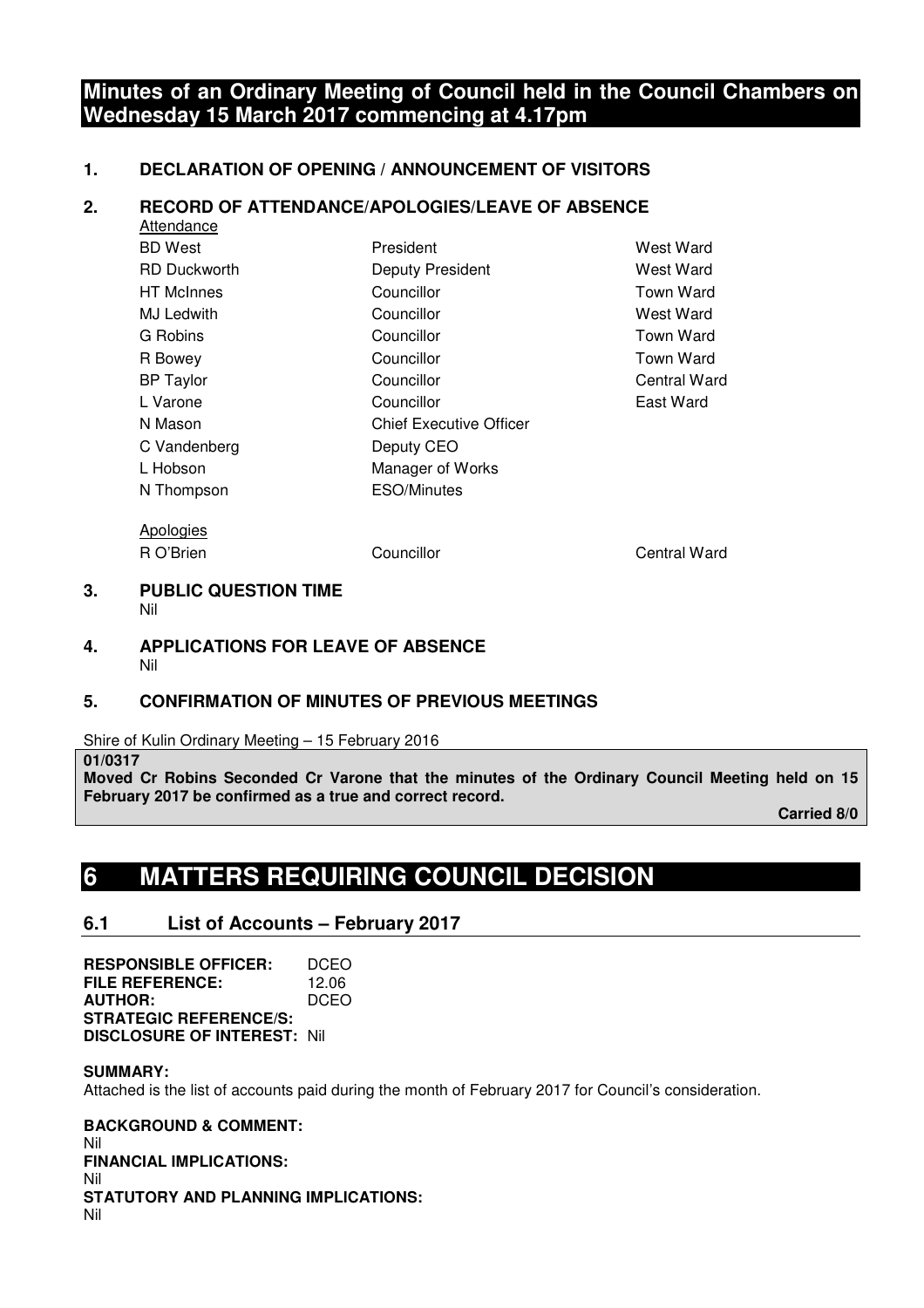#### **POLICY IMPLICATIONS:**  Nil **COMMUNITY CONSULTATION:**  Nil **WORKFORCE IMPLICATIONS:**  Nil

## **OFFICER'S RECOMMENDATION:**

That February payments being cheque No's 351 - 352 (Trust Fund) 1981 – 1982 (Bush Races), 36749 - 36760 (Municipal), EFT No's 12308 - 12411, DD6059.1 – DD6059.11 (Municipal), credit card payments, creditor payments, and other vouchers from the Municipal Fund totalling \$499,854.81.56 be passed for payment.

## **VOTING REQUIREMENTS:**

Simple majority required.

## **02/0317**

**Moved Cr Ledwith Seconded Cr McInnes that February payments being cheque No's 351 - 352 (Trust Fund) 1981 – 1982 (Bush Races), 36749 - 36760 (Municipal), EFT No's 12308 - 12411, DD6059.1 – DD6059.11 (Municipal), credit card payments, creditor payments, and other vouchers from the Municipal Fund totalling \$499,854.81.56 be passed for payment.** 

 **Carried 8/0** 

# **6.2 Financial Reports – February 2017**

**RESPONSIBLE OFFICER:** DCEO **FILE REFERENCE:** 12.01<br>**AUTHOR:** DCEO **AUTHOR: STRATEGIC REFERENCE/S: DISCLOSURE OF INTEREST:** Nil

## **SUMMARY:**

Attached is the financial report for the period ending 28 February 2017.

**BACKGROUND & COMMENT:**  Nil **FINANCIAL IMPLICATIONS:**  Nil

## **STATUTORY AND PLANNING IMPLICATIONS:**

Regulation 34 of the Local Government (Financial Management) Regulations 1996 requires local governments to prepare each month a statement of financial activity reporting on the revenue and expenditure of funds for the month in question.

**POLICY IMPLICATIONS:**  Nil **COMMUNITY CONSULTATION:**  Nil **WORKFORCE IMPLICATIONS:**  Nil

**OFFICER'S RECOMMENDATION:**  That Council endorse the monthly financial statement for the period ending 28 February 2017.

## **VOTING REQUIREMENTS:**

Simple majority required.

# **03/0317**

**Moved Cr Duckworth Seconded Cr Taylor that Council endorse the monthly financial statement for the period ending 28 February 2017.** 

 **Carried 8/0**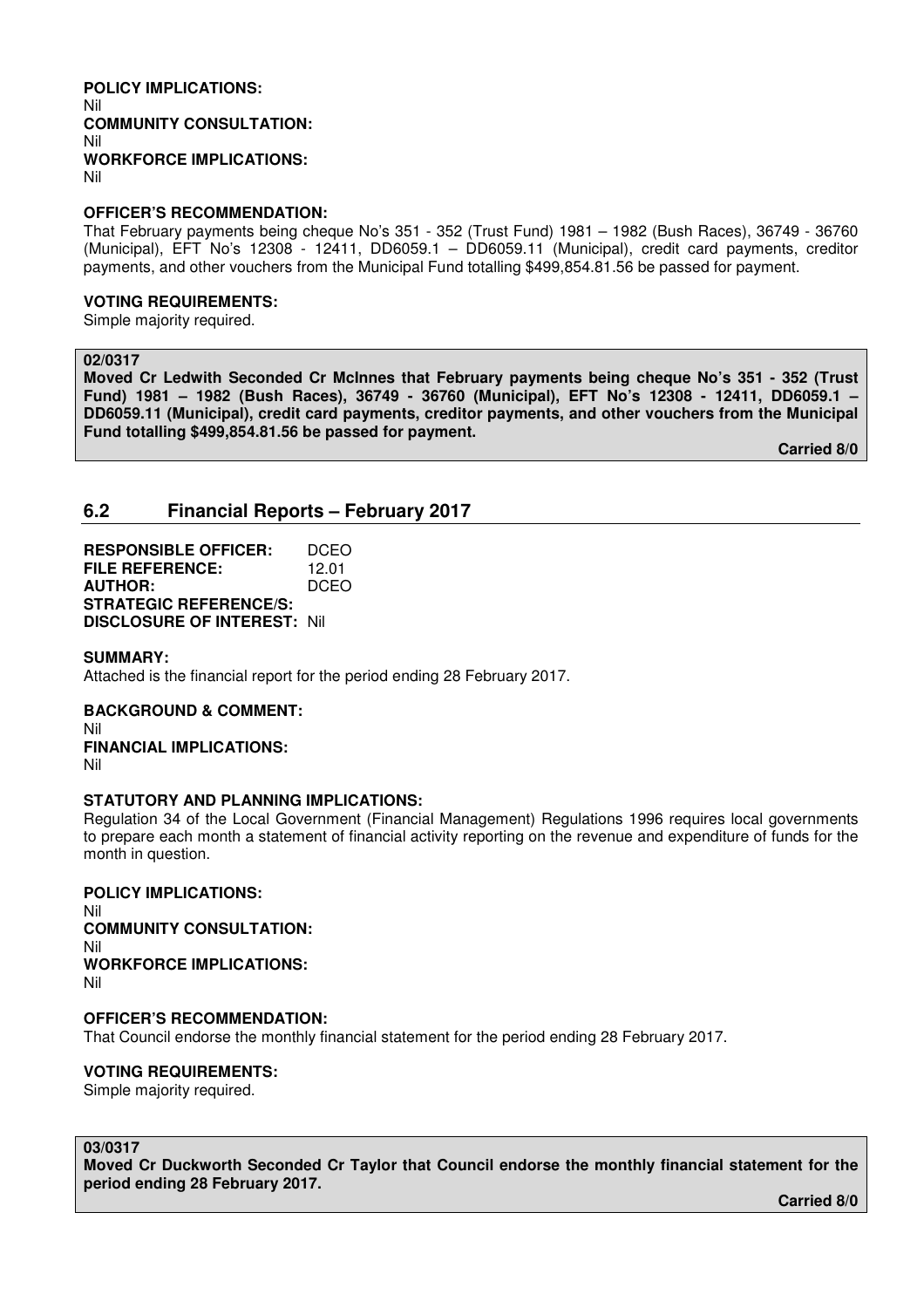**NAME OF APPLICANT:** CEO **RESPONSIBLE OFFICER:** CEO **AUTHOR: STRATEGIC/REFERENCE:** 04.08 WALGA **DISCLOSURE OF INTEREST:** CEO/DCEO will be attending LG Week

## **SUMMARY:**

Requesting a determination of who will be attending Local Government Week on behalf of the Shire of Kulin.

## **BACKGROUND & COMMENT:**

WALGA have announced dates for the Local Government Week convention to be held at the Perth Convention and Exhibition Centre 2 - 4 August 2017.

## **FINANCIAL IMPLICATIONS:**

Councillor attendance provided in Annual Budget.

## **STATUTORY AND TOWN PLANNING IMPLICATIONS:**

Nil **POLICY IMPLICATIONS:** Nil **COMMUNITY CONSULTATION:** Nil **WORKFORCE IMPLICATIONS:** Nil

## **OFFICERS RECOMMENDATION:**

Council nominate the following members and staff to attend the 2017 Local Government Week Convention and that bookings be actioned.

## **VOTING REQUIREMENTS:**

Simple majority required.

**Resolved that Councillors West, Bowey & Varone along with the CEO attend the 2017 Local Government Week Convention.** 

# **6.4 License to Use – Stock Water - MJ & KM Wilson**

| <b>NAME OF APPLICANT:</b>          | CEO.                                                                                                  |
|------------------------------------|-------------------------------------------------------------------------------------------------------|
| <b>RESPONSIBLE OFFICER:</b>        | CEO.                                                                                                  |
| <b>FILE REFERENCE:</b>             | 05.19 Lot 20 - Town Oval Dams                                                                         |
|                                    | <b>STRATEGIC REFERENCE/S:</b> Item 1.3 Corporate Business Plan (Infrastructure - recreation) Item 1.4 |
|                                    | Community Strategic Plan - Liveable and Safe community - maintain playing                             |
|                                    | fields                                                                                                |
| <b>AUTHOR:</b>                     | CEO.                                                                                                  |
| <b>DISCLOSURE OF INTEREST: NIL</b> |                                                                                                       |

## **SUMMARY:**

Council resolved in July 2016 to subdivide a portion of Location 1001 (now Lot 20) from MJ & KM Wilson (in exchange for stock water) for the purpose of Oval watering dams. MJ & KM Wilson agreed to transfer the land if the Shire of Kulin would agree to maintain the supply of stock water to the balance of Location 1001 using existing Shire equipment at the dam for pumping water back to the ovals. (Submersible pump and solar panels with some poly pipe back to the boundary)

The License for stock watering purposes has been created, agreed to by the Wilson's and is now presented to Council for approval, affixing the common seal and signing.

## **BACKGROUND & COMMENT:**

This matter backdates to the installation of Dam 1 & 2 and the informal arrangement with Mike and Kathy Wilson over the use of the land and the supply of water for stock. In 2016 Council agreed to formalise all arrangements and subdivide the land.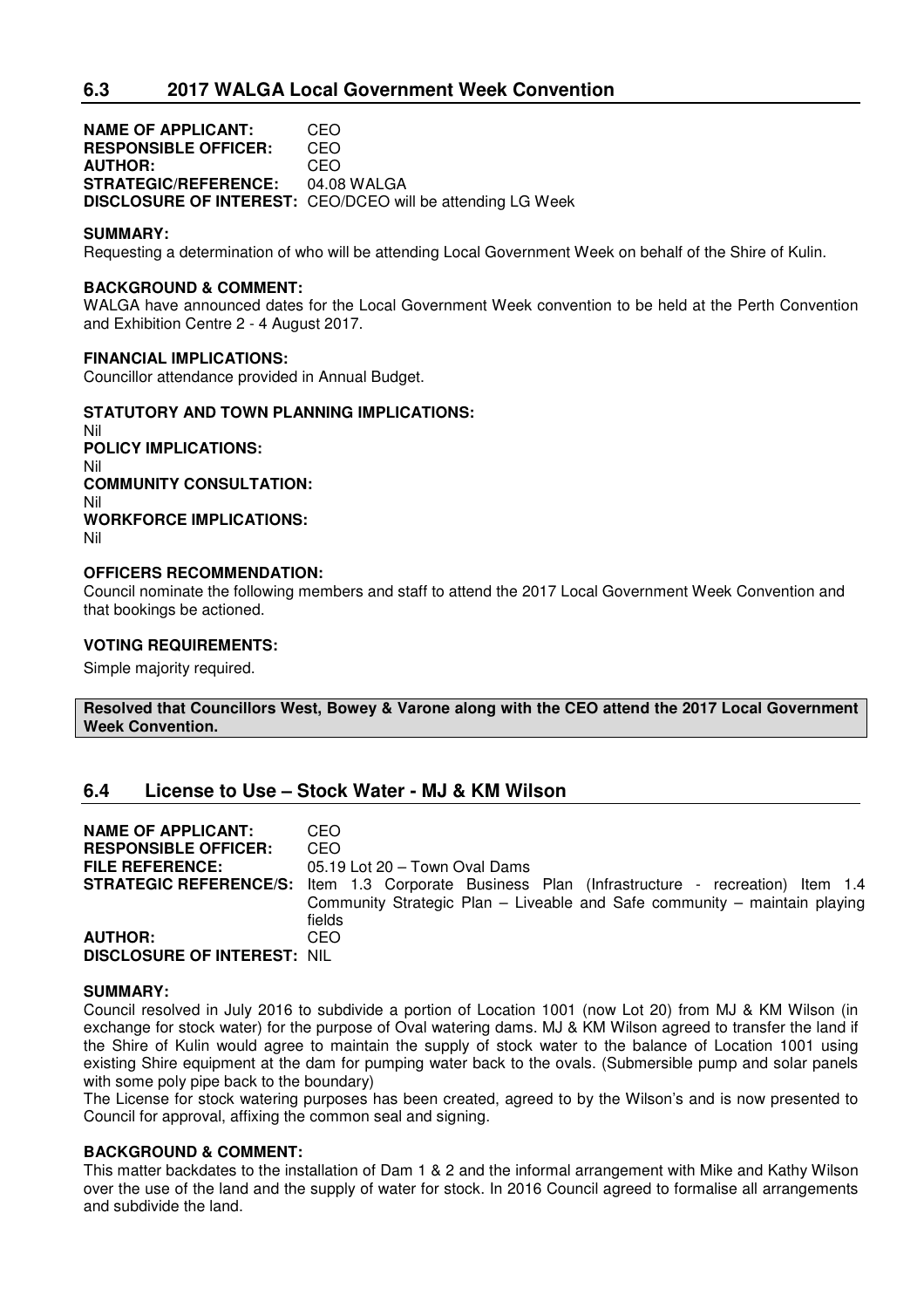The transfer of land to the Shire of Kulin has now been completed and the last item in this process was to create a License with the Wilson's for the purpose of their access stock water.

The License to Use is attached for information. MJ & KM Wilson have agreed to the terms and conditions of the License. Council now needs to agree to sign and affix the Common Seal.

## **FINANCIAL IMPLICATIONS:**

NIL in preparation of the License – the interests of both parties will be funded by each if the occasion ever rose where fire (or similar) destroyed the water supply assets on site. Council's agreement was to maintain the assets on site, (which we require for oval watering) and allow MJ & KM Wilson access to water at no cost.

## **STATUTORY AND TOWN PLANNING IMPLICATIONS:**

Subdivision completed – now Lot 20.

#### **POLICY IMPLICATIONS:** Nil

# **COMMUNITY CONSULTATION:** Nil

# **RECOMMENDATION:**

That the Shire of Kulin accept the License to Use with MJ & KM Wilson, sign and affix the Common Seal and indicate their thanks for the assistance MJ & KM Wilson have provided in resolving the subdivision and land transfer.

## **VOTING REQUIREMENTS:**

Simple majority required.

## **04/0317**

**Moved Cr Robins Seconded Cr Duckworth that Council accept the License to Use with MJ & KM Wilson, sign and affix the Common Seal and indicate their thanks for the assistance MJ & KM Wilson have provided in resolving the subdivision and land transfer.** 

 **Carried 8/0** 

# **6.5 Secondary Freight Routes – Research Funding - Regional Road Group**

**NAME OF APPLICANT: CEO<br>
RESPONSIBLE OFFICER: CEO RESPONSIBLE OFFICER:**<br>FILE REFERENCE: 15.10 Regional Road Group – Secondary Freight Routes **STRATEGIC REFERENCE/S:** CSP 1.2 – Connected Communities – Transport Network **AUTHOR:** CEO **DISCLOSURE OF INTEREST:** NIL

## **SUMMARY:**

Seeking Council support for a proposal discussed at both Zone and Regional Road Group meetings to develop a funding application for Secondary Freight routes for the Wheatbelt region. An initial application to Royalties 4 Regions was declined on the grounds that more research was required prior to completing an application. At this point on roads are marked up on a regional map; now the data needs to be gathered formulate a funding proposal.

## **BACKGROUND:**

The Central and Great Eastern Zones of WALGA as well as the North and South Regional Road Groups are progressing proposals to upgrade the nominated Secondary Freight Routes (some 3,400kms) across the LGA's in Wheatbelt North and South regions. This initiative is aimed at identifying co-funding that can progress the research needed at a State and local level to justify the development of secondary freight routes, and seek Federal funding support for the development of this infrastructure.

RDA on behalf of Shires made application to Royalty for Regions (Regional Grants Scheme) for \$300,000 to fund the first part of the planning phase. This application was unsuccessful. The cost of the planning phase has been estimated at \$2 million and an application has been made to the Building Better Regions Fund (BBRF) administered by the Federal Government for grant funding. Member LGA's (Wheatbelt North & South) are required to fund 25% when designated as remote (which most are) and the suggestion has been made that this funding "come off the top" of RRG funding to each Shire in the 2017/18 allocation.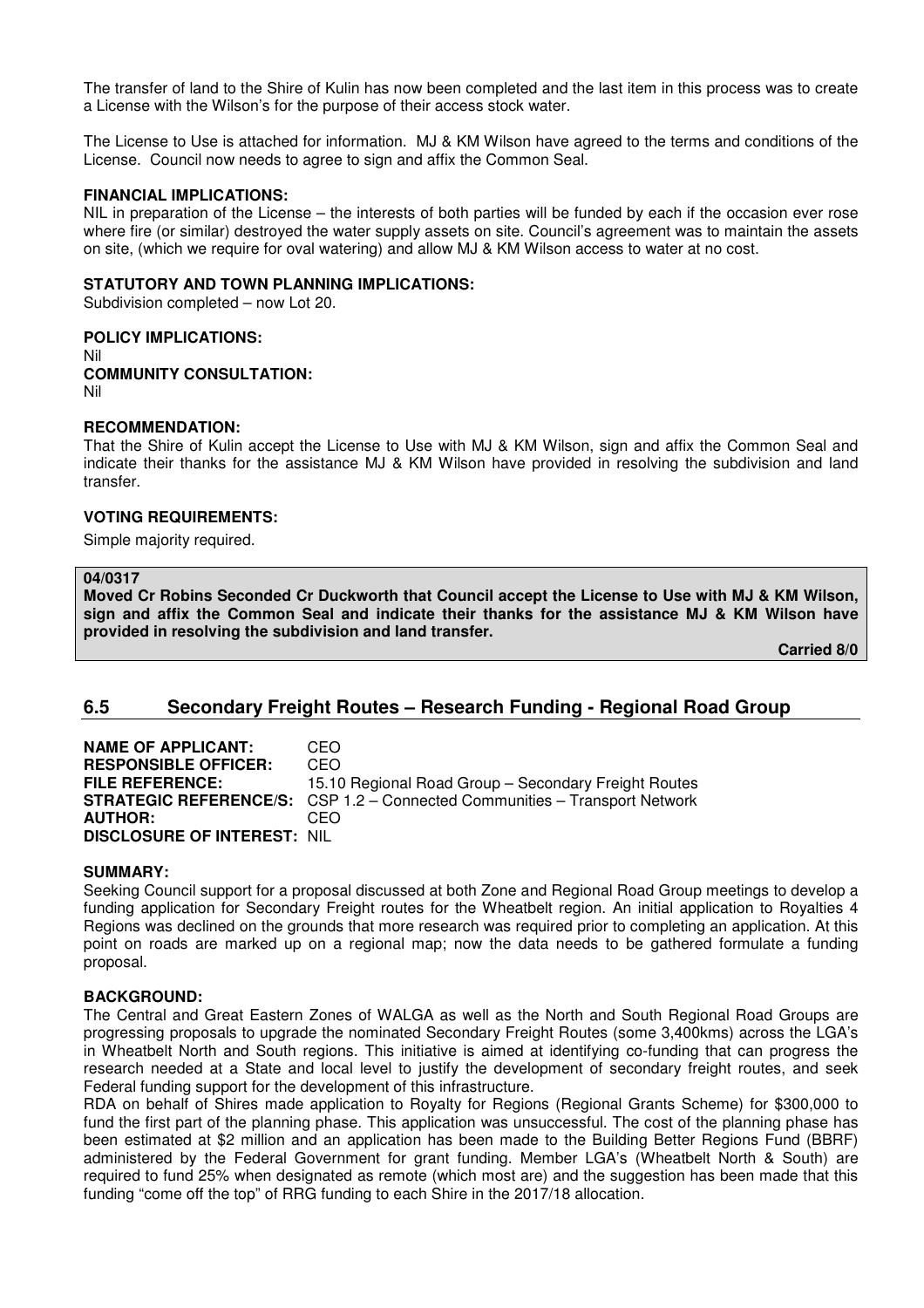The construction costs of upgrading the 3,400 kms of road comprising the Secondary Freight Routes identified across the two regions, has not been assessed but will probably be around \$200 million. It is believed that such an amount would ultimately (if funded) come from the Federal Infrastructure Fund on behalf of Wheatbelt Local governments.

The RRG members of the Northern Wheatbelt have agreed that each Shire budget between \$10,000 and \$20,000 in the 2017/18 year to cover the LGA contribution towards the BBRF grant funding, and the Shire of Kulin RRG (Lakes Sub Group) suggested it be found in the RRG funding. I tend to support this approach as it binds every Shire to a commitment and should be easy to administer.

Of course there is no guarantee that this grant application will be successful.

## **FINANCIAL IMPLICATIONS:**

Improving these important freight roads in the Wheatbelt is a critical initiative and no immediately available funding sources exist. Without research, an application is impossible and any expectation that State funding would be available to fund the research is unrealistic, even though MRWA have supported the idea. Finding an alternate source of funds for roads is critical for the future development of the road network in this region.

Initially it was suggested that \$10k per Government would be required but as the work has evolved, estimates as high as \$26k for each Shire have been suggested. Whatever the final amount if it is deducted from RRG funding, then all Shires should be part of the proposal.

## **STRATEGIC IMPLICATIONS:**

Upgrading our main freight roads network is an important strategic objective and finding alternate funding sources is critical to this effort.

# **POLICY IMPLICATIONS:**

Nil

## **COMMUNITY CONSULTATION:** Nil

## **RECOMMENDATION:**

That the Shire of Kulin support the Regional Road Group effort to develop a proposal and complete the research necessary to submit a Secondary Freight Route project to the Federal Government. Initial application research is expected to cost \$2m and Kulin Shire agree to have its contribution deducted from the RRG allowance for 2017/2018, at an estimate of up to \$30k.

## **VOTING REQUIREMENTS:**

Simple Majority.

# **05/0317**

**Moved Cr Duckworth Seconded Cr Taylor that the Shire of Kulin support the Regional Road Group effort to develop a proposal and complete the research necessary to submit a Secondary Freight Route project to the Federal Government. Initial application research is expected to cost \$2m and Kulin Shire agree to have its contribution deducted from the RRG allowance for 2017/2018, at an estimate of up to \$30k.** 

 **Carried 8/0** 

# **6.6 Request to Waive Fees – Community Bus Hire Senior Citizens**

| <b>NAME OF APPLICANT:</b>          | CEO                                                                                                 |
|------------------------------------|-----------------------------------------------------------------------------------------------------|
| <b>RESPONSIBLE OFFICER:</b>        | CEO                                                                                                 |
| <b>FILE REFERENCE:</b>             | 12.08 Fees and Charges                                                                              |
|                                    | <b>STRATEGIC REFERENCE/S:</b> CSP 1.3 –Services and Community Needs 1.3.3 Embraces and provides for |
|                                    | older residents                                                                                     |
| <b>AUTHOR:</b>                     | CEO                                                                                                 |
| <b>DISCLOSURE OF INTEREST: NIL</b> |                                                                                                     |

## **SUMMARY:**

Pat Robins on behalf of Kulin Seniors has requested financial assistance by way of a waiver of fees associated with the Community Bus for a senior's trip to Kellerberrin.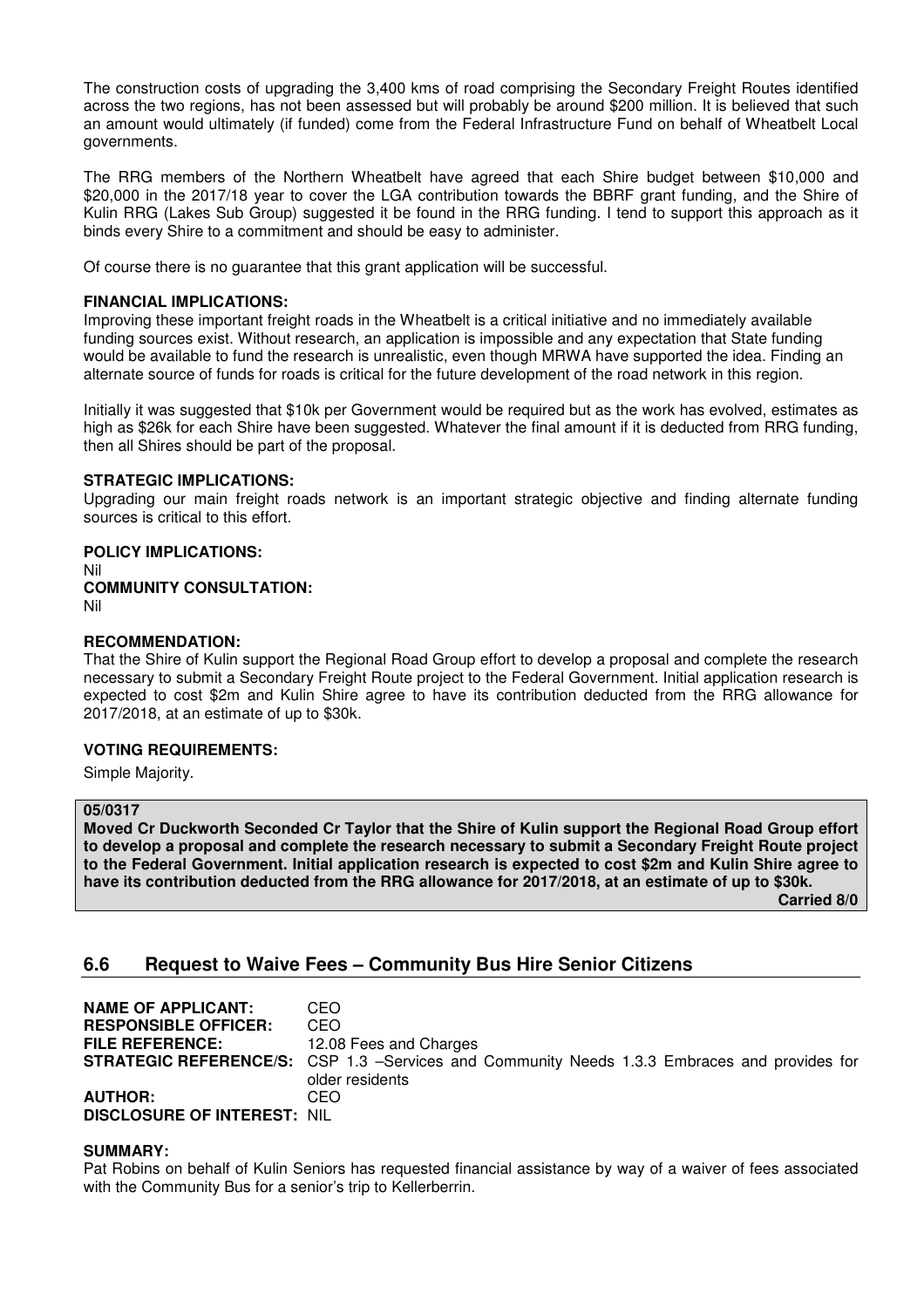## **BACKGROUND:**

Kulin Seniors annual outing this year is being planned. Pat Robins on behalf of Kulin Seniors has requested financial assistance by way of a waiver of fees associated with the Community Bus for a senior's trip to Kellerberrin. In 2015/16 the seniors hired the Community Bus for a trip to Southern Cross and paid full hire fees which totalled \$735.

Mrs Robins has indicated that this group only hold one raffle per year therefore earn little for these trips.

## **POLICY IMPLICATIONS:**

No waiver policy exists; Policy being considered at present is designed around the CEO having delegated authority to approve waivers of 10% - 30% with all higher request being referred to Council.

In this case a reduction was considered appropriate.

Suggesting a variety of options for this decision;

- 1. No waiver (100% mileage \$385 approx.)
- 2. 50% waiver (50% mileage i.e. \$190 approx.)
- 3. 100% waiver on the mileage cost bus must be returned full of fuel (no direct cost to Shire)
- 4. 100% waiver all costs (mileage and fuel cost to Shire).

## **COMMUNITY CONSULTATION:**

Nil

## **FINANCIAL IMPLICATIONS:**

Bus Hire \$1.10 (Including GST) - Estimated 350 kilometres return @ 1.10c per kilometre totalling \$385.

## **RECOMMENDATION:**

That Council determine a level of hire for the senior group to travel to Kellerberrin for their annual outing.

## **VOTING REQUIREMENTS:**

Simple majority required.

## **06/0317**

**Moved Cr McInnes Seconded Cr Duckworth that Council agree to 100% waiver of all costs (mileage and fuel cost to Shire).** 

 **Carried 7/1** 

# **6.7 Tender – Swimming Pool – Replace Slide Seals**

| <b>NAME OF APPLICANT:</b>          | CEO; Works Manager                                                    |
|------------------------------------|-----------------------------------------------------------------------|
| <b>RESPONSIBLE OFFICER:</b>        | CEO                                                                   |
| <b>FILE REFERENCE:</b>             | 05.18 Swimming Pool Complex                                           |
| <b>AUTHOR:</b>                     | CEO                                                                   |
|                                    | <b>STRATEGIC REFERENCE/S:</b> Asset Management Plan 2013, Budget 2016 |
| <b>DISCLOSURE OF INTEREST: Nil</b> |                                                                       |

## **SUMMARY:**

In accordance with the adopted Budget 2016/17, tenders have been called for repairs to the pool slide, namely renewing the slide seals.

# **BACKGROUND & COMMENT:**

The tender was advertised in the West Australian on Wednesday 1 February 2017 and closed 4pm Wednesday 1 March 2017.

The works are scheduled to commence after Easter and it is anticipated to take three weeks to complete. Tenderers were required to complete a Shire Risk Assessment in demonstration that they had the capacities to undertake the work.

Only one tender was received and this met the requirements to qualify for consideration to repair the waterslide.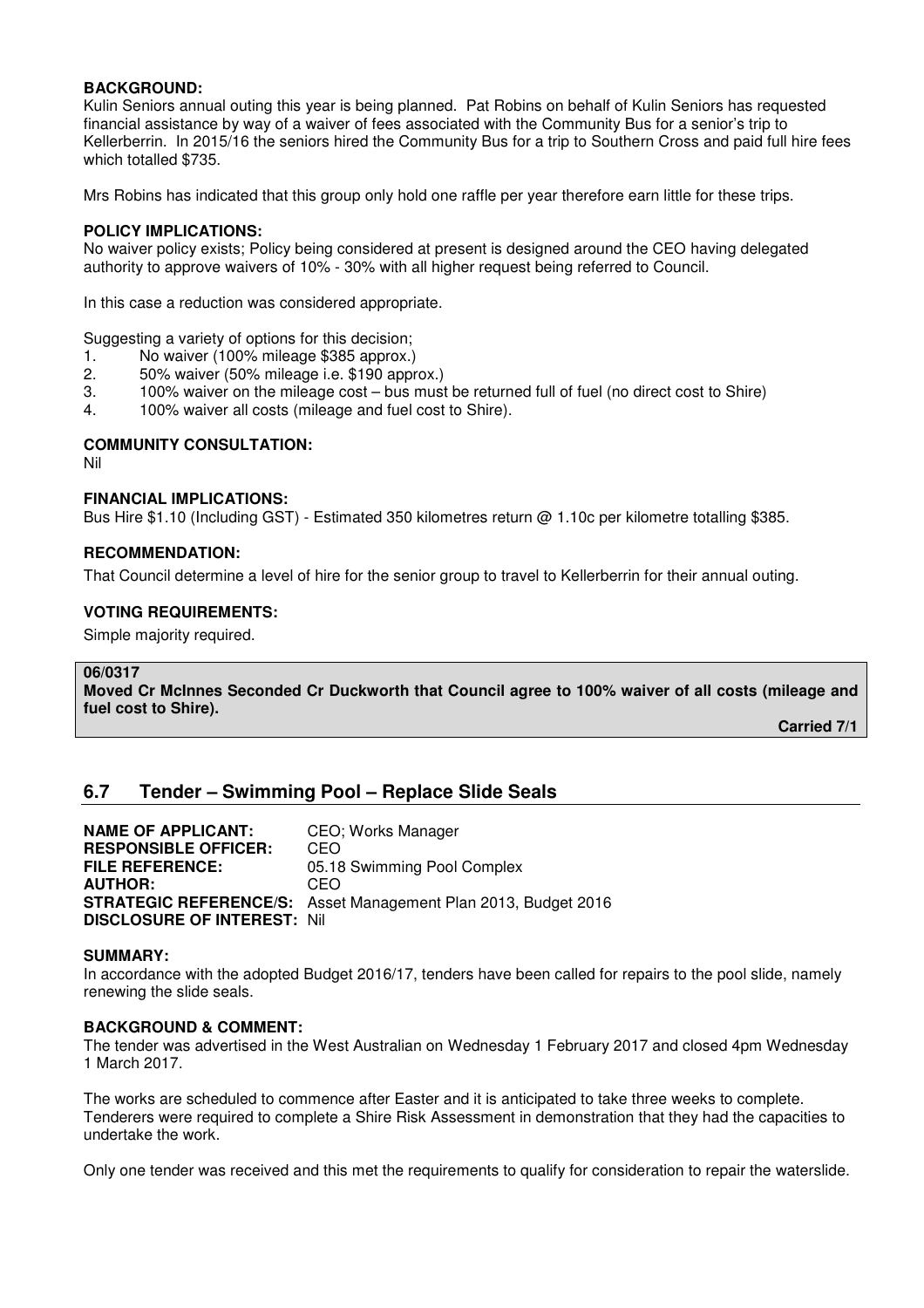Complete Aquatic Services supplied a tender for the completion of works for the amount of \$80,508.12 GST inclusive. Their scope of works complies with the tender documents and OHS issues have been addressed with appropriate Safe Work Method Statement (SWMS) having been completed.

The warranty period on workmanship is for a 12 month defect period, materials is 5 years.

## **FINANCIAL IMPLICATIONS:**

Price of the tender, \$80,508.12 with the Shire of Kulin receiving a swimming pool maintenance grant of \$32,000 to assist with this cost.

#### **STATUTORY AND TOWN PLANNING IMPLICATIONS:**

Nil **POLICY IMPLICATIONS:** Nil **COMMUNITY CONSULTATION:** Nil **WORKFORCE IMPLICATIONS:** Nil

#### **RECOMMENDATION:**

That the Complete Aquatic Services tender for \$80,508.12 GST inclusive, be accepted for repairs to the pool slide, namely renewing the slide seals. The scope of works, OHS issues and Safe Work Method Statement (SWMS) are accepted.

#### **VOTING REQUIREMENTS:**

Simple majority required.

#### **07/0317**

**Moved Cr Duckworth Seconded Cr Robins that the Complete Aquatic Services tender for \$80,508.12 GST inclusive, be accepted for repairs to the pool slide, namely renewing the slide seals. The scope of works, OHS issues and Safe Work Method Statement (SWMS) are accepted.** 

 **Carried 8/0** 

# **6.8 Review of 2016 - 2017 Annual Budget**

| <b>NAME OF APPLICANT:</b> | DCEO        |
|---------------------------|-------------|
| FILE REFERENCE:           | 12 Q4       |
| <b>AUTHOR:</b>            | <b>DCEO</b> |

#### **SUMMARY:**

Regulation 33A of the Local Government (Financial Management) Regulations 1996 requires local governments to carry out, between the 1 January and 31 March in each financial year, a review of its annual budget for that year.

## **BACKGROUND:**

Local Governments are required to conduct a budget review between 1 January and 31 March each year. This is mandatory under Regulation 33A of the Local Government (Financial Management) Regulations 1996. The thrust of the legislation is to ensure local governments conduct at least a single budget review after the half way mark of the financial year and before the completion of the ninth month.

A budget review comprises a detailed examination of year to date actual results with Council's adopted budget. Regulation 33A (2) and (3) of the FM Regulations requires the results of the budget review to be submitted to Council within 30 days of the review. Council is then to give consideration to adopting the review (or part of) and associated recommendations.

Regulations 33A (4) states that within 30 days after Council has conducted its review, a copy and recommendations are to be provided to the Department of Local Government.

## **COMMENT:**

The review is presented in the attached report. The Report seeks to identify and quantify:

i) the forecast year-end major variances from the adopted budget;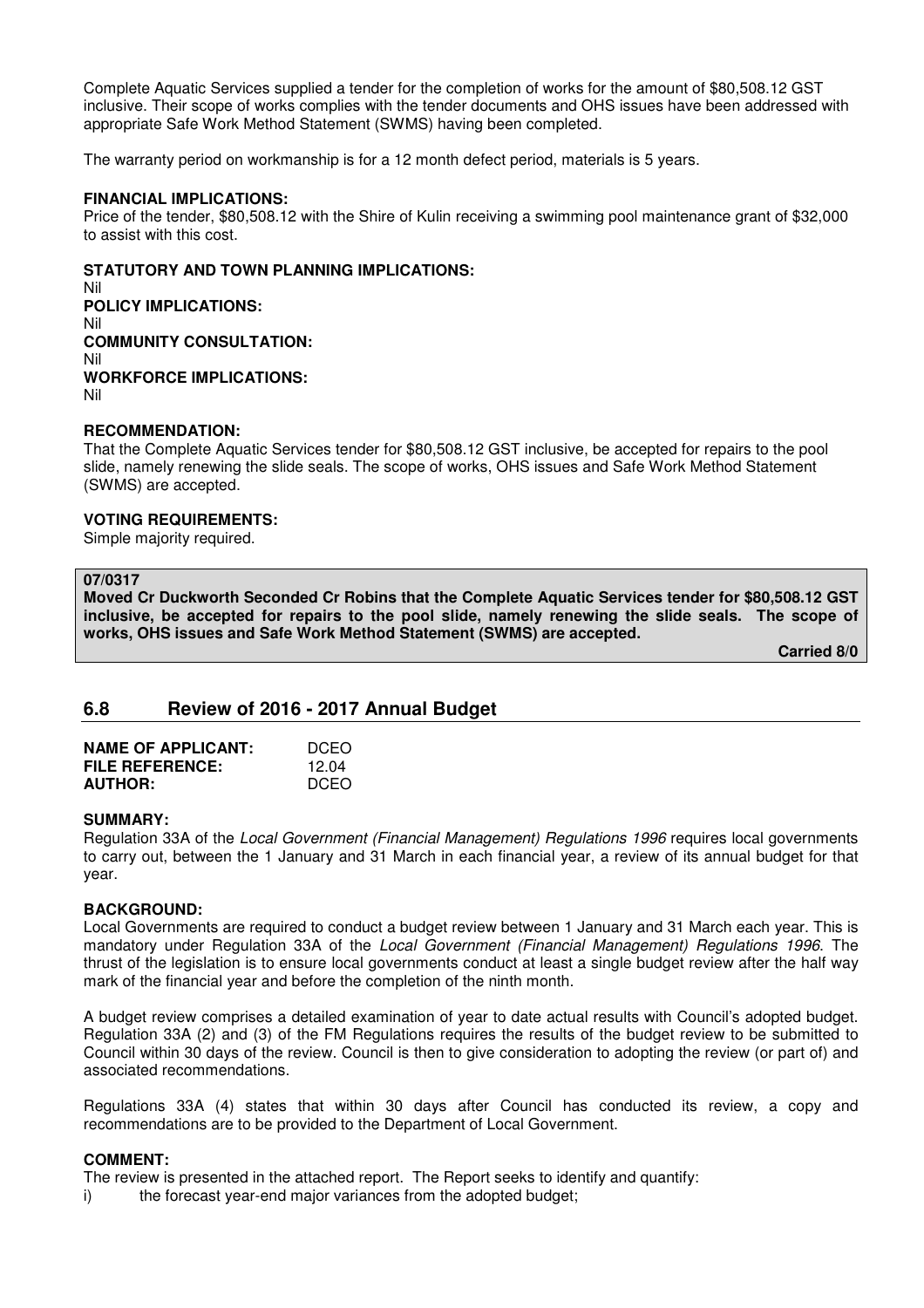ii) matters arising not currently included in the adopted budget but which are recommended for consideration of inclusion in the budget;

The review process has been undertaken having regard for:

- i) actual revenues and expenditures for the first (8) months of the financial year, a necessary indicator to informed forecasts for the remainder of the year;
- ii) forecast revenue and expenditure levels for the remaining (4) months of the year;
- iii) the more significant (in \$ terms) variances to budget rather than the many minor 'unders and overs' which, history has shown, will largely balance out;

# **FINANCIAL IMPLICATIONS:**

Nil

# **STATUTORY AND TOWN PLANNING IMPLICATIONS:**

Local Government Act 1995 Section 6.2 Municipal Budget

Local Government (Financial Management) Regulations 1996 Regulation 33A

Regulation 33A Review of Budget;

- 1. Between 1 January and 31 March in each year a local government is to carry out a review of its annual budget for that year.
- 2. Within 30 days after a review of the annual budget of a local government is carried out it is to be submitted to the council.
- 3. A council is to consider a review submitted to it and is to determine whether or not to adopt the review, any parts of the review or any recommendations made in the review.
- 4. Within 30 days after a council has made a determination, a copy of the review and determination is to be provided to the Department.

# **POLICY IMPLICATIONS:**

Nil **COMMUNITY CONSULTATION:** Nil **WORKFORCE IMPLICATIONS:** Nil

# **RECOMMENDATION:**

That Council accept the recommendations as contained in the Review of Budget for the period ending 28 February 2017 and adopt the report as presented.

# **VOTING REQUIREMENTS:**

Absolute majority required.

# **08/0317**

**Moved Cr Taylor Seconded Cr Robins that Council accept the recommendations as contained in the Review of Budget for the period ending 28 February 2017 and adopt the report as presented.** 

 **Carried by Absolute Majority**

# **7 COMPLIANCE**

# **7.1 Compliance Reporting – General & Financial Compliance – February 2017**

**NAME OF APPLICANT:** CEO **RESPONSIBLE OFFICER:** CEO **FILE REFERENCE:** 12.05 Compliance 12.06 – Accounting Compliance **STRATEGIC REFERENCE/S:** CBP 4.1 Civic Leadership, 4.1.8 Compliance methods<br>**AUTHOR:** CEO/DCEO **AUTHOR:** CEO/DCEO **DISCLOSURE OF INTEREST:** Nil

## **SUMMARY:**

This report addresses General and Financial Compliance matters for February 2017. This process is not definitive, each month additional items and/or actions may be identified that are then added to the monthly checklist. Items not completed each month e.g. quarterly action - will be notations.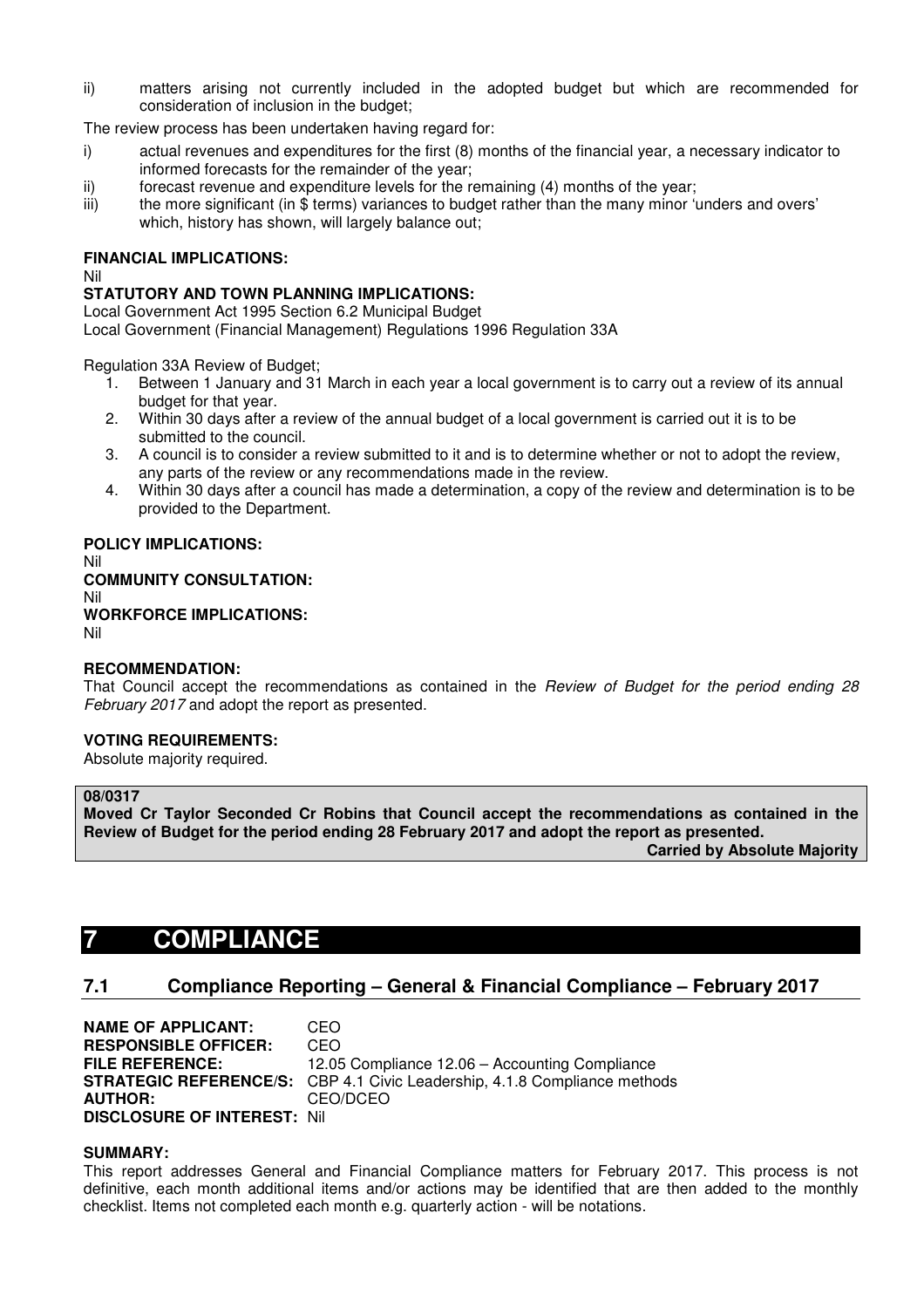The report provides a guide to the compliance requirements being addressed as part of staff workloads and demonstrates the degree of internal audit being completed.

# **BACKGROUND & COMMENT:**

The Compliance Team and works staff commence the monthly compliance effort immediately after the Shire meeting each month. At that time, the executive support officer will email the assigned staff member their compliance requirements for the coming month.

As the month progresses, staff in conjunction with their manager, the CEO or DCEO will determine the extent of work/action needed to complete items. During Agenda week, the Compliance Team again meets to ensure the monthly report/list is reviewed and that compliance items are completed. In preparing the Agenda report – the CEO or DCEO sign off on completed items.

Prior month items not completed previously will be reported in the following month so Council remains aware of what items are still outstanding.

MATTERS OF NON COMPLIANCE JANUARY 2017 - GENERAL COMPLIANCE:

- 1. **Compliance Audit Return**
- Presented to Council March for sign-off.
- 2. **Authorised Officer Annual Update**  Completed in Feb Agenda
- 3. **Fair Value Calculations for Inclusion in accounting reporting**  In this year Council is required to undertake a fair value assessment for land and buildings. A Contractor will be engaged to undertake this work during April/May.
- 4. **Budget Review required between 1 January to 31 March**  Completed - March Agenda

MATTERS OF NON COMPLIANCE FEBRUARY 2017 - GENERAL COMPLIANCE:

- 1. **Fair Value Calculations for Inclusion in accounting reporting**  In this year Council is required to undertake a fair value assessment for land and buildings. A Contractor will be engaged to undertake this work during April/May.
- 2. **Notice to Tenants Annual Building Inspections** Refer to Forum Item – Staff will resolve inspections

MATTERS OF NON COMPLIANCE – FINANCE COMPLIANCE: FEBRUARY 2017 See attached checklist.

# **FINANCIAL IMPLICATIONS:**

In the generation of the report, Nil in terms of meeting compliance. There may be items that require additional administrative effort to complete or require external assistance to resolve. In those cases, individual financial implications will be reported.

# **STATUTORY AND PLANNING IMPLICATIONS:**

Nil

**POLICY IMPLICATIONS:**  Identified as necessary – this report Nil

**COMMUNITY CONSULTATION:** 

- Nil
- **WORKFORCE IMPLICATIONS:**
- Nil

# **OFFICER'S RECOMMENDATION:**

That Council receive the General Compliance Reports for February 2017 and note the matters of noncompliance.

## **VOTING REQUIREMENTS:**

Simple majority required.

# **9/0317**

**Moved Cr Robins Seconded Cr Ledwith that Council receive the General Compliance Reports for February 2017 and note the matters of non-compliance.** 

 **Carried 8/0**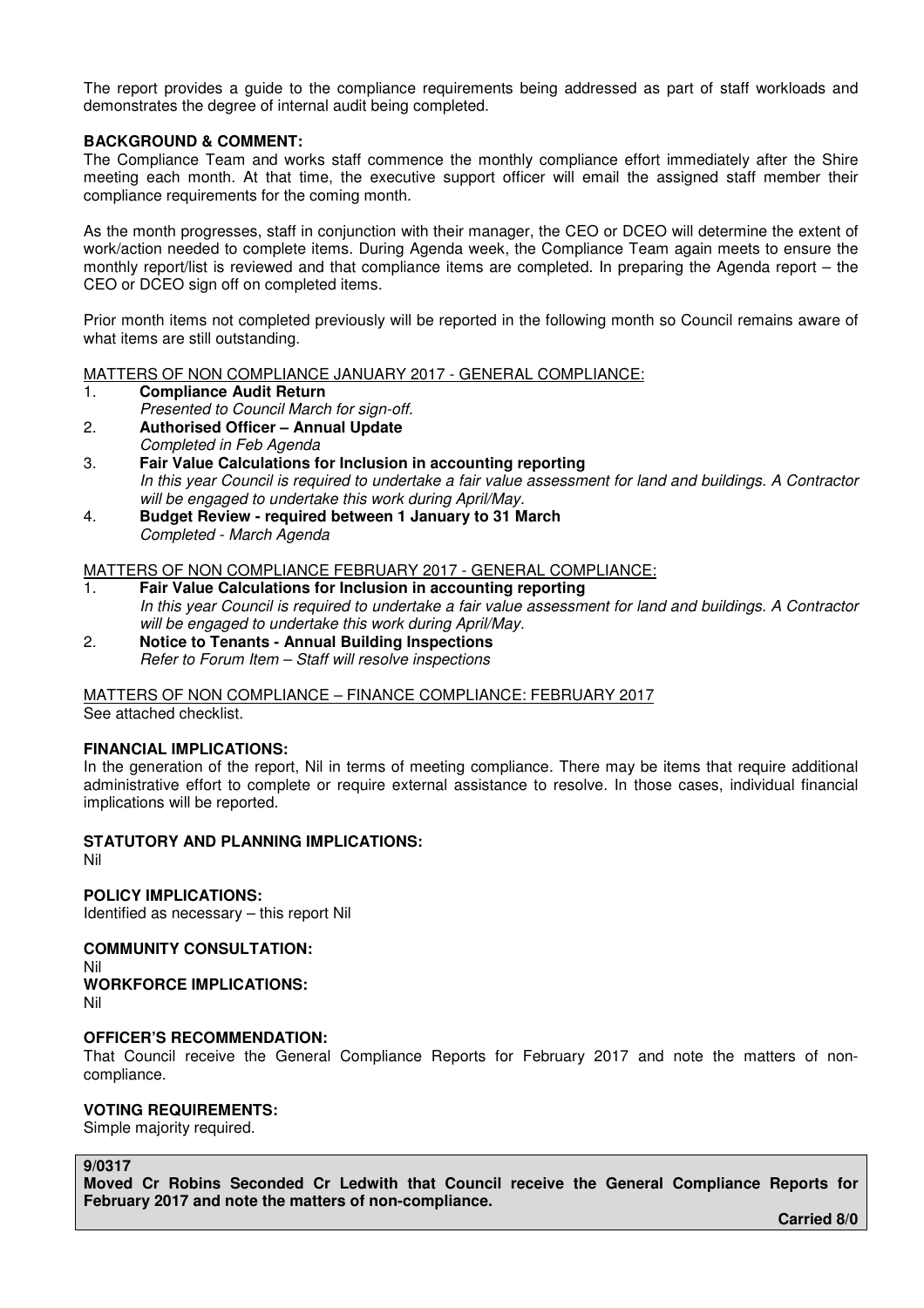**NAME OF APPLICANT:** CEO **RESPONSIBLE OFFICER:** CEO **FILE REFERENCE:** 12.05 - Compliance **STRATEGIC REFERENCE/S:** CBP 4.1 Civic Leadership, 4.1.8 Compliance methods **AUTHOR:** CEO **DISCLOSURE OF INTEREST:** Nil

# **SUMMARY:**

To report back to Council actions performed under delegated authority from the period 16 February to 8 March 2017.

# **BACKGROUND & COMMENT:**

This report is prepared for Council detailing actions performed under delegated authority by the respective officers:

**Finance** 

- **Investment of Surplus Funds (DCEO)**
- Agreements for the payment of debts to Council (DCEO)
- Writing Off debts to Council Up to \$100 (CEO)

## **Approvals**

- **Building Licenses issued (Building Officer)**
- Swimming Pool Inspections completed (EHO)
- Health approvals issued or actions taken (EHO)
- **-** Development Applications (DA's) issued (CEO)

# **Other Delegations**

- Fire Fighting plant hire  $(CEO)$
- Temporary Road Closures (Works Manager)
- Cemeteries Act exhumations (CEO)
- Use of the Common Seal (CEO)

## **COMMENT**

The following tables outline the actions performed within the organisation relative to the delegated authority for the month and are submitted to Council for information.

## **Finance**

**Investment of Surplus Funds (DCEO) -** Local Government Act 1995, section 6.14 Delegation exercised for February 2017.

Municipal funds

| At Call | 1.5% | 250,848.63 |
|---------|------|------------|
| At Call | 1.5% | 320,000.00 |

Reserve Funds

| Nil |  |  |
|-----|--|--|

# **Agreements for the payment of debts to Council (DCEO) -** Local Government Act 1995 section 6.49

No delegated decisions were undertaken by staff pursuant to the establishment of agreements for the payment of debts to Council.

## **Writing Off debts to Council – Up to \$100 (CEO) -** Local Government Act 1995 section 6.12

No delegated decisions were undertaken by staff pursuant to the payment of debts for the reporting period.

## **Approvals**

No delegated decisions for Building Licenses issued (Building Officer) - Building Act 2011, Building Code of Australia were undertaken by staff pursuant to this reporting period.

## **Swimming Pool Inspections completed (EHO)**

No delegated decisions were undertaken by staff pursuant to the Inspection of Pools for the reporting period.

## **Health approvals issued or actions taken (EHO) -** Health Act 1911, section 26

No delegated decisions were undertaken by staff pursuant to the issue of Health Approvals for the reporting period.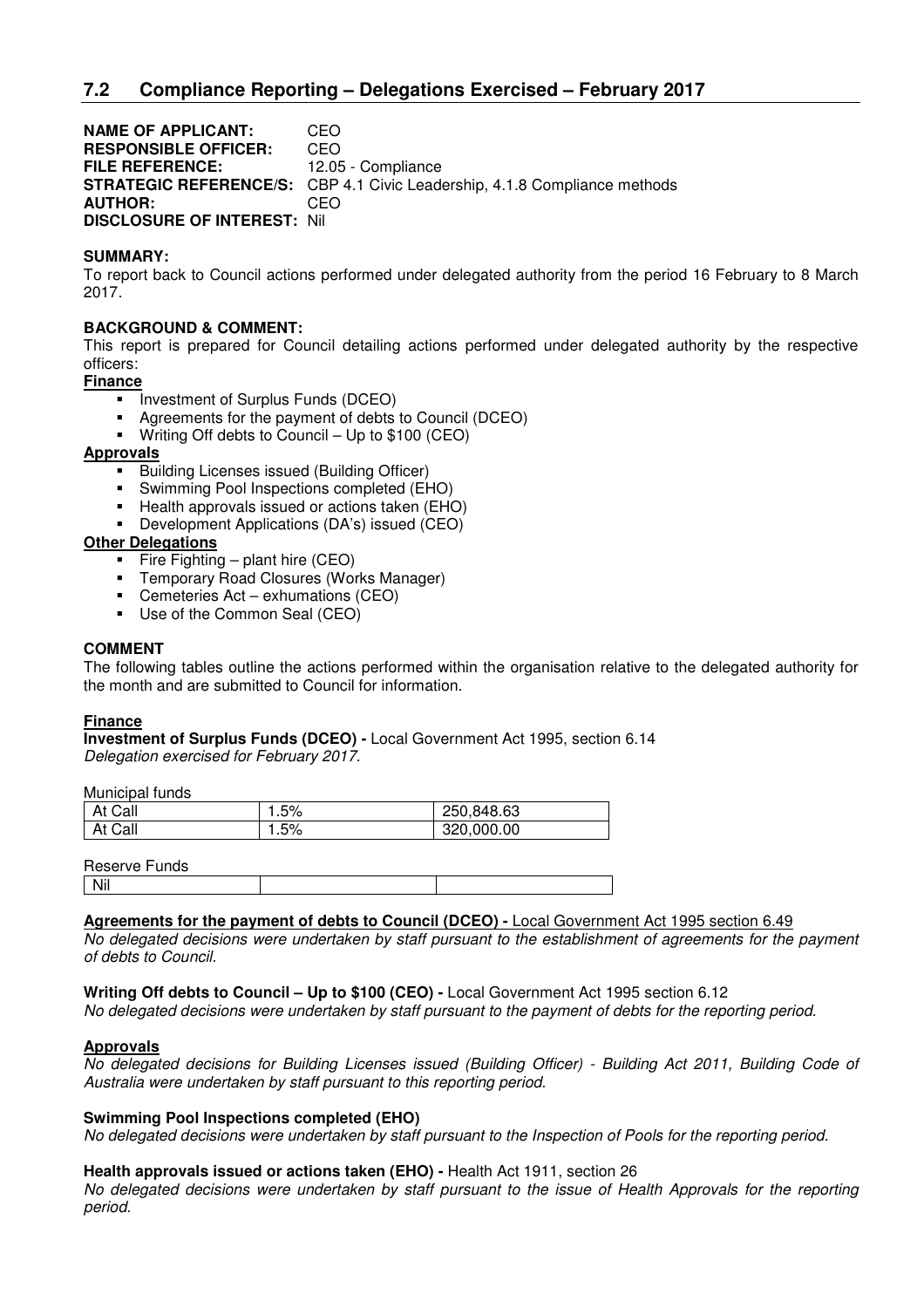# **Development Applications (DA's) issued (CEO) – Shire of Kulin TPS2**

No delegated decisions were undertaken by staff pursuant to Development Applications issued under the Shire of Kulin TPS2 for the reporting period.

| <b>Date of Decision</b> | <b>Decision Ref.</b>       | <b>Decision Details</b>                                            | <b>Other affected Person(s)</b> |
|-------------------------|----------------------------|--------------------------------------------------------------------|---------------------------------|
| <sup>1</sup> March 2017 | Development<br>Application | Lot 130 Day Street – Application for $\vert$ S & SE Herwig<br>shed |                                 |

## **Other Delegations**

**Fire Fighting – plant hire (CEO) -** Local Government Act sections 5.42 and 5.44 and Bush Fires Act section 38 (3), (4) and (5).

No delegated decisions were undertaken by staff pursuant to the hire of firefighting plant for the reporting period.

## **Temporary Road Closures (Works Manager) -** Local Government Act 1995 section 3.50

No delegated decisions were undertaken by staff pursuant to the temporary closure of roads for the reporting period.

**Cemeteries Act – exhumations (CEO) -** Cemeteries Act 1986 sections 6 and 59

No delegated decisions were undertaken by staff pursuant to exhumations for the reporting period.

**Use of the Common Seal (CEO) -** Local Government Act 1995 – Section 9.49A No delegated decisions were undertaken by staff pursuant to the use of the Common Seal.

# **STATUTORY ENVIRONMENT:**

Building Act 2011 Bushfires Act 1954 Cemeteries Act 1986 Health Act 1911, section 26 Health Act 1991 – s.107 Local Government Act 1995 Shire of Kulin TPS2 Town Planning Development Act Town Planning Scheme Trustees Act, Part III,

# **FINANCIAL IMPLICATIONS:**

Nil in terms of exercising delegation and reporting to Council though there may be financial implications in the case of each delegation exercised.

# **STATUTORY AND PLANNING IMPLICATIONS:**

Nil

# **POLICY IMPLICATIONS:**

There are no known policy implications relating to this report.

# **COMMUNITY CONSULTATION:**

Nil

# **WORKFORCE IMPLICATIONS:**

Nil

## **OFFICER'S RECOMMENDATION:**

That Council receive the Delegation Exercised Report for March 2017.

# **VOTING REQUIREMENTS:**

Simple majority required.

# **10/0317**

**Moved Cr Duckworth Seconded Cr Taylor that Council receive the Delegation Exercised Report for March 2017.** 

 **Carried 8/0**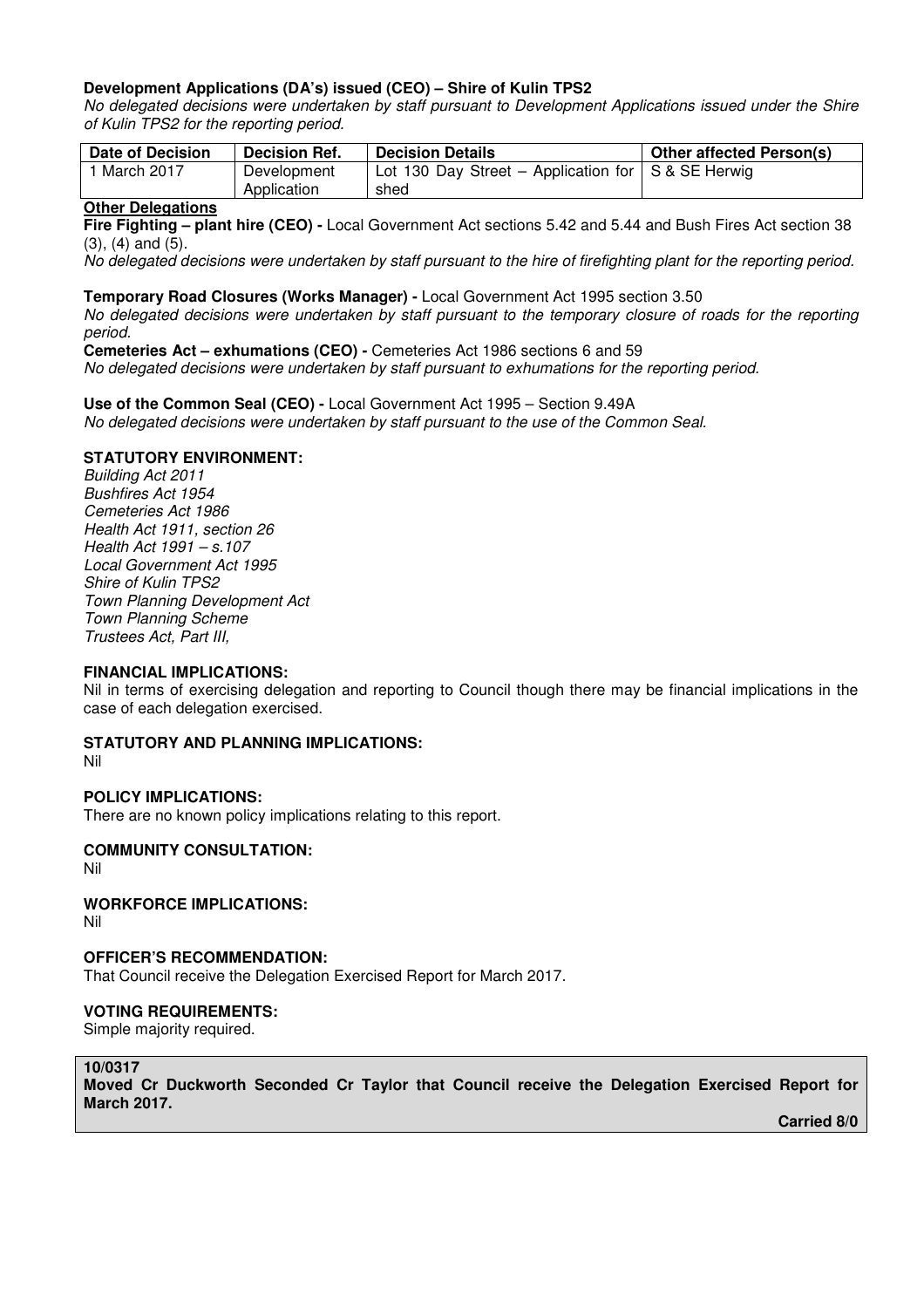**NAME OF APPLICANT:** CEO **RESPONSIBLE OFFICER:** CEO **FILE REFERENCE:** 04.02 Local Government Act & Returns **STRATEGIC REFERENCE/S:** CBP 4.1 Civic Leadership, 4.1.8 Compliance methods **AUTHOR:** CEO **DISCLOSURE OF INTEREST:** NIL

# **SUMMARY:**

To present the Compliance Audit Return to the Audit and Risk Committee who adopt the report and make recommendation to Council.

# **BACKGROUND:**

Each year all local governments across the State are required by legislation to undertake a compliance audit for the period 1 January to 31 December. This audit is performed against the requirements of the Compliance Audit Return prepared by the Department of Local Government covering the following business areas considered to be 'high risk':

- **EXECOMMERGIER COMMERGIES EXECUTE:** Commercial Enterprises by Local Government;
- Delegation of Power / Duty;
- **Disclosure of Interest:**
- **Disposal of Property;**
- **Elections**;
- Finance;
- Local Government Employees;
- Official Conduct; and
- Tendering for Providing Goods & Services

# **COMMENT:**

The Risk and Audit Committee's consideration and endorsement of the Compliance Audit Return (addressing those areas identified as high risk) is required prior to the report being submitted to the Department of Local Government and Communities. A completed return for the year ended 31 December 2016 is due to the Department by the 31 March 2017.

Please note that the Risk and Audit Committee is required to review the completed CAR and report the results to the Council, prior to the CAR's adoption by Council and submission to the Department by 31 March 2017. The CAR will be presented to both the Risk and Audit Committee and the Council on the same day being the 15 March 2017.

The Compliance Audit Return is attached for the Committee's and Council's consideration. Note the report was prepared by the CEO and DCEO.

# **STATUTORY IMPLICATIONS:**

Regulation 14 of the Local Government (Audit) Regulations 1996 provides:

- (1) A local government is to carry out a compliance audit for the period 1 January to 31 December in each year.
- (2) After carrying out a compliance audit the local government is to prepare a compliance audit return in a form approved by the Minister.

(3A)The local government's audit committee is to review the compliance audit return and is to report to the council

the results of that review.

- (3) After the audit committee has reported to the council under subregulation (3A), the compliance audit return is to be —
- (a) presented to the council at a meeting of the council; and
- (b) adopted by the council; and
- (c) recorded in the minutes of the meeting at which it is adopted.

Regulation 15 provides that:

- (1) After the compliance audit return has been presented to the council in accordance with regulation 14(3) a certified copy of the return together with —
- (a) a copy of the relevant section of the minutes referred to in regulation  $14(3)(c)$ ; and
- (b) any additional information explaining or qualifying the compliance audit,
- (c) is to be submitted to the Executive Director by 31 March next following the period to which the return relates.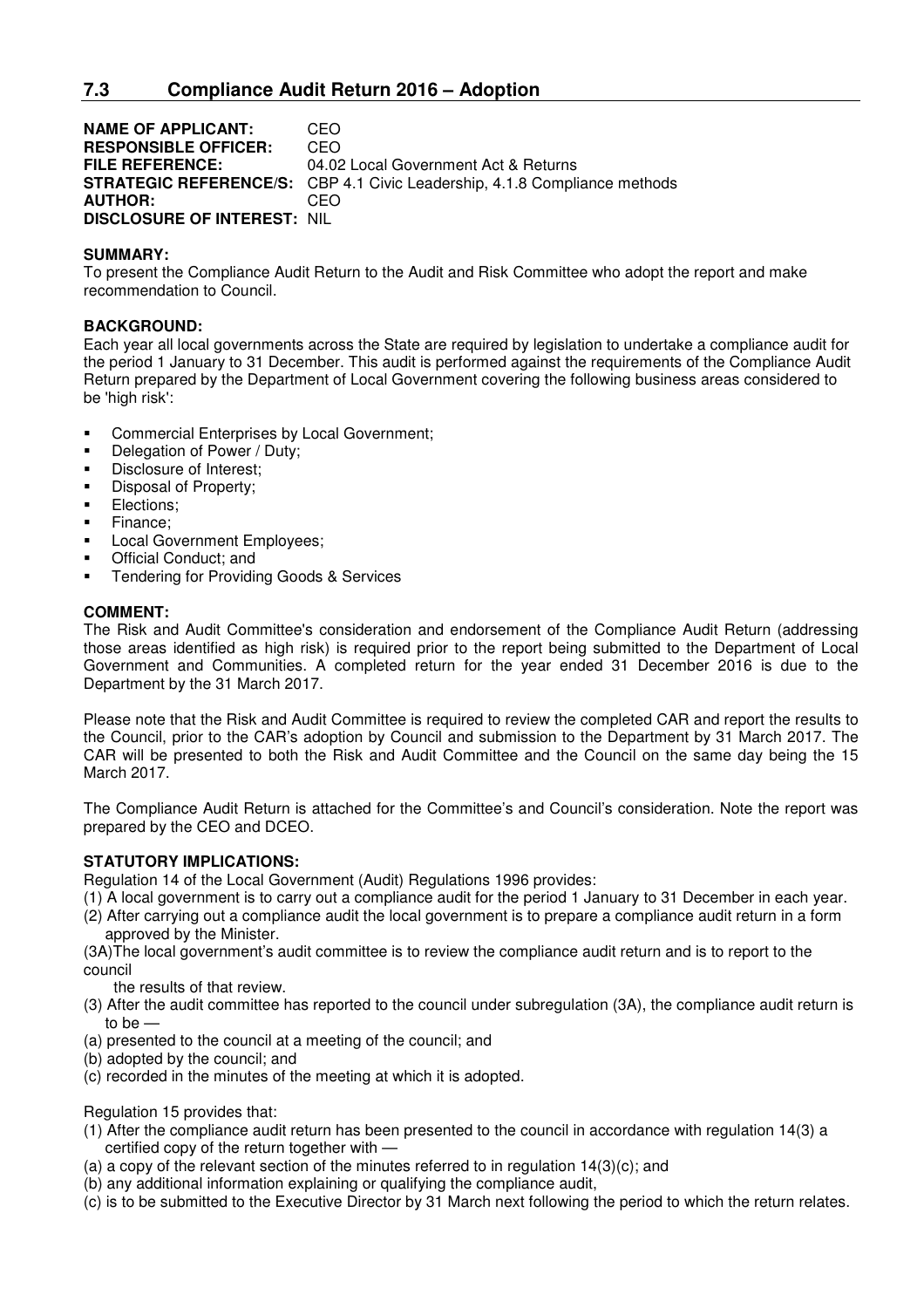(2) In this regulation — certified in relation to a compliance audit return means signed by —

(a) the mayor or president; and

(b) the CEO.

**FINANCIAL IMPLICATIONS:** 

Nil **POLICY IMPLICATIONS:**  Nil

**COMMUNITY STRATEGIC PLAN IMPLICATIONS:**  Nil

# **OFFICER RECOMMENDATION:**

That the Audit and Risk Committee recommend to Council that;

- 1. Note the recommendations and comments of the Audit Committee as detailed;
- 2. Council adopt the Compliance Audit Return 2016, as presented;
- 3. The Chief Executive Officer and the Shire President be authorised to sign the Compliance Audit Return 2016;
- 4. Endorse the return for submission to the Department of Local Government and Communities by 31 March 2017.

# **VOTING REQUIREMENTS:**

Absolute majority required.

## **11/0317**

**Moved Cr Duckworth Seconded Cr Robins that Council now move to go into the meeting as Audit and Risk Committee.** 

 **Carried 8/0** 

## **12/0317**

**Moved Cr Robins Seconded Cr Bowey that the Audit and Risk Committee recommends to Council that:** 

- **1. Note the recommendations and comments of the Audit Committee as detailed;**
- **2. Council adopt the Compliance Audit Return 2016, as presented;**
- **3. The Chief Executive Officer and the Shire President be authorised to sign the Compliance Audit Return 2016;**
- **4. Endorse the return for submission to the Department of Local Government and Communities by 31 March 2017.**

 **Carried 8/0** 

# **13/0317**

**Moved Cr Duckworth Seconded Cr Varone that Council adjourn as the Audit & Risk Committee and reconvene as the Council meeting.** 

 **Carried 8/0** 

## **14/0317**

**Moved Cr Robins Seconded Cr Bowey that the Audit and Risk Committee recommend to Council that; 1. Note the recommendations and comments of the Audit Committee as detailed;** 

- 
- **2. Council adopt the Compliance Audit Return 2016, as presented; 3. The Chief Executive Officer and the Shire President be authorised to sign the Compliance Audit Return 2016;**
- **4. Endorse the return for submission to the Department of Local Government and Communities by 31 March 2017.**

 **Carried by Absolute Majority** 

# **8 ELECTED MEMBERS MOTIONS OF WHICH PREVIOUS NOTICE HAS BEEN GIVEN**